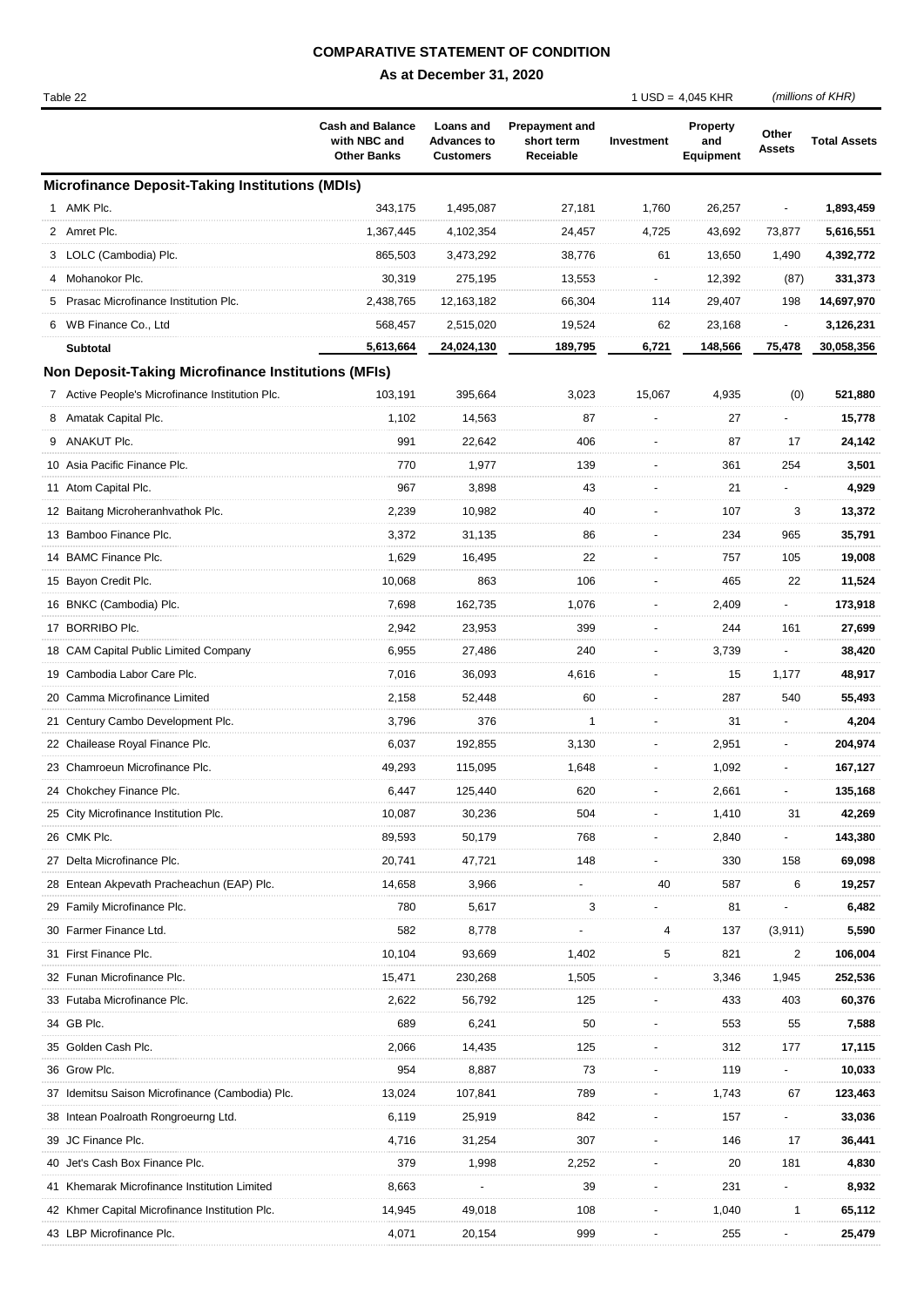## **COMPARATIVE STATEMENT OF CONDITION**

**As at December 31, 2020**

| Table 22 |                                                                   |                                                               |                                                     |                                                  |            | $1$ USD = 4,045 KHR          | (millions of KHR)      |                     |  |
|----------|-------------------------------------------------------------------|---------------------------------------------------------------|-----------------------------------------------------|--------------------------------------------------|------------|------------------------------|------------------------|---------------------|--|
|          |                                                                   | <b>Cash and Balance</b><br>with NBC and<br><b>Other Banks</b> | Loans and<br><b>Advances to</b><br><b>Customers</b> | <b>Prepayment and</b><br>short term<br>Receiable | Investment | Property<br>and<br>Equipment | Other<br><b>Assets</b> | <b>Total Assets</b> |  |
|          | 44 LCH Plc.                                                       | 932                                                           | 5,246                                               | 35                                               |            | 39                           | $\mathbf 0$            | 6,253               |  |
|          | 45 LED Plc.                                                       | 339                                                           | 12,758                                              | 95                                               |            | 63                           |                        | 13,253              |  |
|          | 46 Maxima Microfinance Plc.                                       | 15,162                                                        | 84,301                                              | 747                                              | 67         | 361                          | 248                    | 100,886             |  |
|          | 47 MIA Financial Plc.                                             | 2,923                                                         | 25,490                                              | 213                                              |            | 111                          |                        | 28,738              |  |
|          | 48 Mothers Financial Japan Plc.                                   | 4,082                                                         | 19,780                                              | 476                                              |            | 473                          | 1,164                  | 25,975              |  |
|          | 49 Niron Microfinance Plc.                                        | 10,481                                                        | 5,661                                               | 856                                              |            | 315                          | 7,554                  | 24,867              |  |
|          | 50 NongHyup Finance (Cambodia) Plc.                               | 81,943                                                        | 169,662                                             | 891                                              | 40         | 4,742                        | 519                    | 257,799             |  |
|          | 51 ORO Financecorp Plc.                                           | 8,034                                                         | 7,467                                               | 13,200                                           |            | 57                           | (4)                    | 28,753              |  |
|          | 52 PG Development Plc.                                            | 8,251                                                         | 2,031                                               | 25                                               |            | 63                           |                        | 10,370              |  |
|          | 53 Piphup Thmey Microfinance Plc.                                 | 44,328                                                        | 7,758                                               | 327                                              |            | 45                           |                        | 52,458              |  |
|          | 54 Ponleu Chaktomuk Plc.                                          | 5,201                                                         | 351                                                 |                                                  | (8)        | 9                            |                        | 5,552               |  |
|          | 55 Prasethpheap Finance Plc.                                      | 2,449                                                         | 16,911                                              | 43                                               |            | 290                          | 518                    | 20,211              |  |
|          | 56 Prime MF Microfinance Institution Ltd.                         | 2,049                                                         | 51,978                                              | 979                                              |            | 7,521                        | 1,756                  | 64,282              |  |
|          | 57 Propey Microfinance Plc.                                       | 1,920                                                         | 3,246                                               | 57                                               |            | 98                           | 9                      | 5,331               |  |
|          | 58 Queen Finance Plc.                                             | 1,216                                                         | 6,696                                               | 22                                               |            | 353                          | 33                     | 8,320               |  |
|          | 59 Rolya Microfinance Institution Plc.                            | 448                                                           | 6,424                                               | 9                                                |            | 114                          |                        | 6,994               |  |
|          | 60 Royal Microfinance Plc.                                        | 4,526                                                         | 15,825                                              | 11                                               |            | 601                          | 682                    | 21,644              |  |
|          | 61 Sabay Credit Commercial Plc.                                   | 11,272                                                        | 49,334                                              | 29                                               |            | 4                            |                        | 60,640              |  |
|          | 62 Sachak Microfinance Plc.                                       | 411                                                           | 5,482                                               |                                                  |            | 5,783                        | 357                    | 12,033              |  |
|          | 63 Sahaka Plc.                                                    | 1,940                                                         | 21,500                                              | 11                                               |            | 440                          | 358                    | 24,249              |  |
|          | 64 Sahakrinpheap Microfinance Plc.                                | 1,245                                                         | 6,085                                               | 225                                              |            | 54                           | 3                      | 7,612               |  |
|          | 65 Samaky Microfinance Institution Plc.                           | 3,732                                                         | 2,522                                               | 56                                               |            | 170                          | 18                     | 6,499               |  |
|          | 66 Sambat Finance Plc.                                            | 7,332                                                         | 35,502                                              | 64                                               |            | 561                          | 1,857                  | 45,317              |  |
| 67       | Samporn Samakum Sahakreas Thuntoch<br>neung matjum Kampuchea Plc. | 453                                                           | 12,756                                              | 377                                              |            | 229                          | 5                      | 13,819              |  |
|          | 68 Samrithisak Microfinance Limited                               | 13,396                                                        | 105,910                                             | 92                                               |            | 1,914                        | 176                    | 121,487             |  |
|          | 69 Seilanithih Limited                                            | 4,784                                                         | 13,219                                              | 73                                               | 40         | 109                          | 182                    | 18,409              |  |
|          | 70 Serey Oudom Microfinance Plc.                                  | 4,138                                                         | 32,367                                              | 159                                              |            | 123                          | (1,767)                | 35,019              |  |
|          | 71 Sixty Six Finance Plc.                                         | 1,792                                                         | 7,911                                               | 1,524                                            |            | 313                          | 3                      | 11,543              |  |
|          | 72 Sonatra Microfinance Institution Plc.                          | 5,378                                                         | 51,422                                              | 725                                              | 1,235      | 5,002                        |                        | 63,762              |  |
|          | 73 Sunny Microfinance Plc.                                        | 40,174                                                        | 58,218                                              | 349                                              |            | 1,494                        | 0                      | 100,235             |  |
|          | 74 T&Go Finance Plc.                                              | 1,049                                                         | 3,925                                               | 207                                              |            | 414                          |                        | 5,594               |  |
|          | 75 TBB (Cambodia) Microfinance Institution Plc.                   | 23,574                                                        | 143,183                                             | 750                                              |            | 308                          |                        | 167,814             |  |
|          | 76 Trop Khnhom Microfinance Plc.                                  | 10,255                                                        | 24,339                                              |                                                  |            | 126                          | 345                    | 35,065              |  |
|          | 77 Vithey Microfinance Plc.                                       | 2,219                                                         | 28,445                                              | 503                                              |            | 505                          |                        | 31,672              |  |
|          | 78 Welcome Finance (Cambodia) Plc.                                | 27,667                                                        | 170,150                                             | 1,680                                            | 20         | 4,474                        | 0                      | 203,992             |  |
|          | 79 YCP Microfinance Plc.                                          | 30,726                                                        | 13,532                                              | 572                                              | 5          | 774                          |                        | 45,609              |  |
|          | Subtotal                                                          | 822,756                                                       | 3,255,060                                           | 51,164                                           | 16,516     | 73,033                       | 16,395                 | 4,234,923           |  |
|          | <b>TOTAL</b>                                                      | 6,436,420                                                     | 27,279,190                                          | 240,959                                          | 23,238     | 221,600                      | 91,873                 | 34,293,279          |  |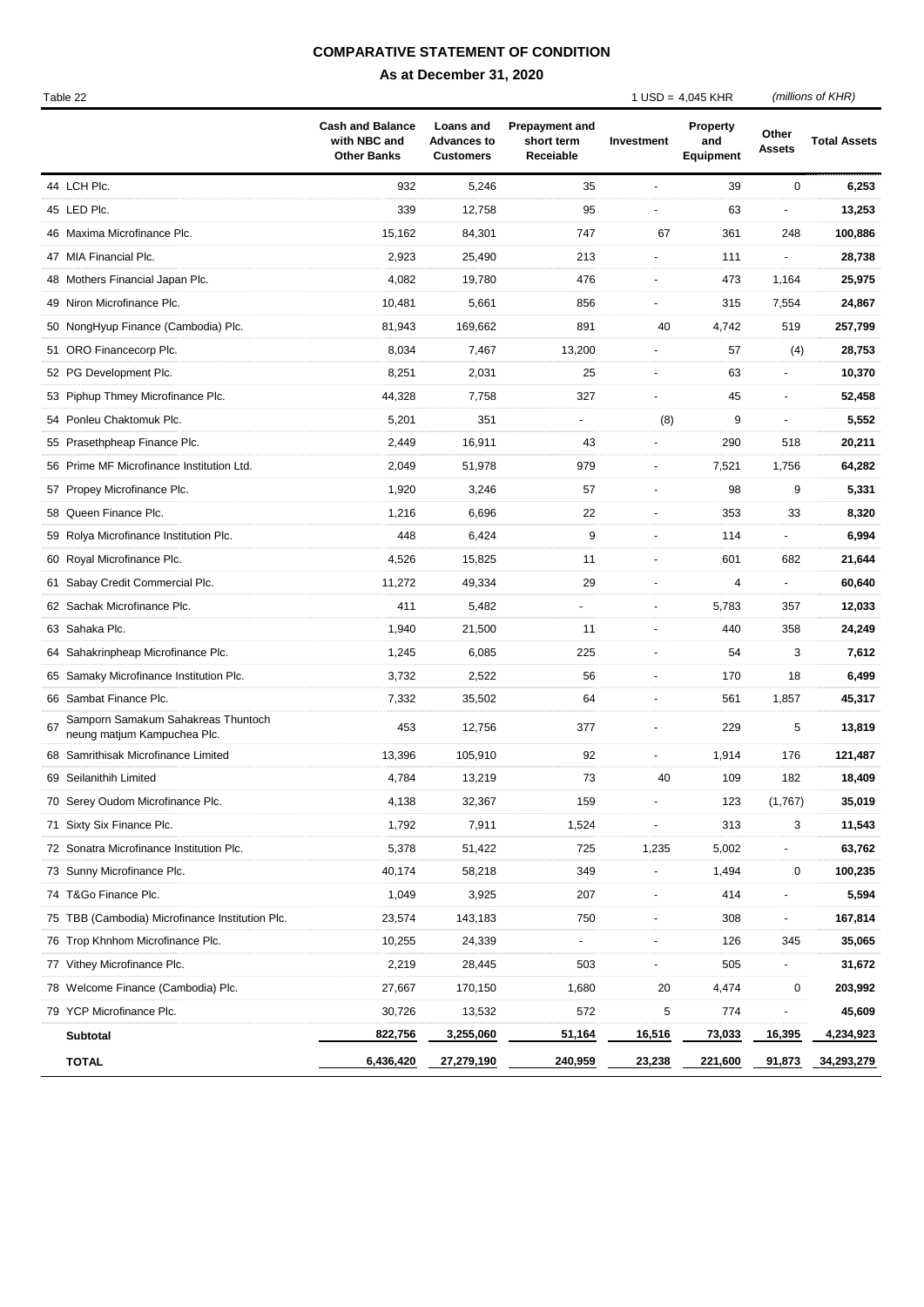## **COMPARATIVE STATEMENT OF CONDITION As at December 31, 2020**

| Table 24                                               |                      |                           |                          |                                             |                                      |                  |                          |                                                        |                             |                    |                             |                                           | $1$ USD = 4,045 KHR                  |                                        | (millions of KHR)                      |
|--------------------------------------------------------|----------------------|---------------------------|--------------------------|---------------------------------------------|--------------------------------------|------------------|--------------------------|--------------------------------------------------------|-----------------------------|--------------------|-----------------------------|-------------------------------------------|--------------------------------------|----------------------------------------|----------------------------------------|
|                                                        |                      | <b>Customer's deposit</b> |                          |                                             |                                      | Loans<br>Payable | Deferred<br>Revenue      | <b>Suspense Clearing</b><br>and interbranch<br>Account | Other<br>Liabilities        |                    |                             | <b>Shareholder's Equity</b>               |                                      |                                        | <b>Total Liabilities</b><br>and Equity |
|                                                        | Compulsory<br>Saving | Voluntary<br>Saving       | Interest<br>Payable      | Accountpayable<br>and Others<br>Liabilities | Accrued<br>Expenses and<br>Provision |                  |                          |                                                        |                             | Paid up<br>Capital | Premium on<br>Share Capital | Hybrid &<br>Donated Capital<br>Investment | Reserves and<br>Subordinated<br>Debt | Retained and<br>Current<br>Profit/Loss |                                        |
| <b>Microfinance Deposit-Taking Institutions (MDIs)</b> |                      |                           |                          |                                             |                                      |                  |                          |                                                        |                             |                    |                             |                                           |                                      |                                        |                                        |
| 1 AMK Plc.                                             | 44,850               | 785,566                   | 17,728                   | 23,983                                      | 10,790                               | 581,621          | $\sim$                   | $\mathbf 0$                                            | 95,071                      | 159,175            | 22,425                      | $\sim$                                    | 40,358                               | 111,892                                | 1,893,459                              |
| 2 Amret Plc.                                           | $\sim$               | 2,668,437                 | 73,808                   | 95,314                                      | 28,045                               | 1,664,451        | 56,609                   | 695                                                    | 1,721                       | 120,002            | $\sim$                      | $\overline{\phantom{a}}$                  | 580,592                              | 326,877                                | 5,616,551                              |
| 3 LOLC (Cambodia) Plc.                                 | $\blacksquare$       | 2,119,191                 | 49,009                   | 82,013                                      | 72,175                               | 1,102,410        | 48,185                   | 3,091                                                  | 3,819                       | 224,377            | $\sim$                      | $\sim$                                    | 369,788                              | 318,712                                | 4,392,772                              |
| 4 Mohanokor Plc.                                       | $\sim$               | 22,536                    | $\sim$                   | 1,924                                       | 3,783                                | 122,517          | $\overline{1}$           | 246                                                    | $\sim$                      | 121,350            | $\overline{a}$              | $\overline{\phantom{a}}$                  | $\sim$                               | 59,015                                 | 331,373                                |
| 5 Prasac Microfinance Institution Plc.                 | $\blacksquare$       | 8,338,219                 | 204,472                  | 90,562                                      | 138,166                              | 3,370,984        | $\sim$                   | (0)                                                    | 11,795                      | 930,350            | $\sim$                      | $\sim$                                    | 470,353                              | 1,143,068                              | 14,697,970                             |
| 6 WB Finance Co., Ltd                                  | ÷.                   | 495,229                   | 8,409                    | 29,471                                      | 14,233                               | 1,621,019        | 29,528                   | 693                                                    | $\sim$                      | 711,496            | $\sim$                      |                                           | $\omega$                             | 216,155                                | 3,126,231                              |
| <b>Total MDIs</b>                                      | 44,849.9             | 14,429,177                | 353,427                  | 323,267                                     | 267,192                              | 8,463,003        | 134,323                  | 4,724                                                  | 112,405                     | 2,266,750          | 22,425                      | $\sim$                                    | 1,461,092                            | 2,175,719                              | 30,058,356                             |
| Non Deposit-Taking Microfinance Institutions (MFIs)    |                      |                           |                          |                                             |                                      |                  |                          |                                                        |                             |                    |                             |                                           |                                      |                                        |                                        |
| 7 Active People's Microfinance Institution Plc.        | $\omega$             | $\overline{\phantom{a}}$  | $\overline{\phantom{a}}$ | 7,132                                       | $\omega$                             | 355,960          |                          | 5,990                                                  | $\mathcal{L}_{\mathcal{A}}$ | 80,900             |                             |                                           | 1,976                                | 69,922                                 | 521,880                                |
| 8 Amatak Capital Plc.                                  | ÷.                   | $\sim$                    | $\sim$                   | $\overline{4}$                              | 461                                  | 6,193            | $\overline{\phantom{a}}$ | (36)                                                   | 38                          | 6,067              | $\sim$                      | $\overline{\phantom{a}}$                  | 124                                  | 2,926                                  | 15,778                                 |
| 9 ANAKUT Plc.                                          | ÷.                   | $\sim$                    | $\sim$                   | 104                                         | 32                                   | 13,010           | $\sim$                   | $\mathbf 0$                                            | 166                         | 12,135             | $\sim$                      | $\overline{\phantom{a}}$                  | $\sim$                               | (1, 305)                               | 24,142                                 |
| 10 Asia Pacific Finance Plc.                           | $\blacksquare$       | $\sim$                    | $\sim$                   | $\mathbf 0$                                 | 13                                   | 2,348            | $\sim$                   | 254                                                    | 1,242                       | 13,349             |                             | $\overline{\phantom{a}}$                  | $\sim$                               | (13,705)                               | 3,501                                  |
| 11 Atom Capital Plc.                                   | $\sim$               | $\sim$                    | $\sim$                   | 3                                           | $\overline{1}$                       | 2,069            | $\overline{1}$           | 21                                                     | $\sim$                      | 15,200             | $\sim$                      | $\sim$                                    | $\sim$                               | (12, 366)                              | 4,929                                  |
| 12 Baitang Microheranhvathok Plc.                      | $\sim$               | $\sim$                    | $\sim$                   | 120                                         | 58                                   | $\sim$           | $\sim$                   | 153                                                    | 77                          | 12,135             | $\sim$                      | $\sim$                                    | $\sim$                               | 829                                    | 13,372                                 |
| 13 Bamboo Finance Plc.                                 | $\blacksquare$       | $\sim$                    | $\sim$                   | $\sim$                                      | $\sim$                               | 26,093           | $\blacksquare$           | $\sim$                                                 | 1,025                       | 10,113             | $\sim$                      | $\sim$                                    | $\blacksquare$                       | (1,439)                                | 35,791                                 |
| 14 BAMC Finance Plc.                                   | $\blacksquare$       | $\sim$                    | $\sim$                   | 67                                          | 113                                  | 4,783            | $\blacksquare$           | 21                                                     | $\sim$                      | 14,158             | $\blacksquare$              | $\sim$                                    | $\blacksquare$                       | (133)                                  | 19,008                                 |
| 15 Bayon Credit Plc.                                   | $\blacksquare$       | $\sim$                    | $\sim$                   | 53                                          | 57                                   | $\sim$           | $\sim$                   | $\sim$                                                 | 3                           | 12,135             | $\blacksquare$              | $\sim$                                    | $\sim$                               | (724)                                  | 11,524                                 |
| 16 BNKC (Cambodia) Plc.                                | $\blacksquare$       | $\blacksquare$            | $\sim$                   | 161                                         | 324                                  | 109,060          | 243                      | 50                                                     | 1,233                       | 60,675             | $\blacksquare$              | $\sim$                                    | $\blacksquare$                       | 2,173                                  | 173,918                                |
| 17 BORRIBO Plc.                                        | $\blacksquare$       | $\sim$                    | $\sim$                   | 119                                         | 282                                  | 14,374           | $\sim$                   | (0)                                                    | 21                          | 7,281              | $\sim$                      | $\sim$                                    | $\sim$                               | 5,621                                  | 27,699                                 |
| 18 CAM Capital Public Limited Company                  | $\sim$               | $\overline{a}$            | $\sim$                   | 647                                         | 55                                   | 24,288           | 237                      | 40                                                     | $\sim$                      | 22,248             | $\overline{\phantom{a}}$    | $\sim$                                    | $\sim$                               | (9,094)                                | 38,420                                 |
| 19 Cambodia Labor Care Plc.                            | $\sim$               | $\sim$                    | $\sim$                   | 17,783                                      | 563                                  | 16,999           | $\sim$                   | $\mathsf 0$                                            | $\sim$                      | 12,135             | $\sim$                      | $\sim$                                    | 647                                  | 789                                    | 48,917                                 |
| 20 Camma Microfinance Limited                          | $\sim$               | $\sim$                    | $\sim$                   | 210                                         | 685                                  | 36,552           | $\sim$                   | 83                                                     | $\sim$                      | 14,534             | $\sim$                      | $\sim$                                    | 282                                  | 3,148                                  | 55,493                                 |
| 21 Century Cambo Development Plc.                      | $\blacksquare$       | $\sim$                    | $\sim$                   | $\blacksquare$                              | 34                                   | 158              |                          | $\sim$                                                 | $\sim$                      | 6,068              | $\sim$                      | $\sim$                                    | $\sim$                               | (2,056)                                | 4,204                                  |
| 22 Chailease Royal Finance Plc                         | $\blacksquare$       | $\sim$                    | $\sim$                   | 148                                         | 6,512                                | 152,218          | $\sim$                   | 1,307                                                  | $\sim$                      | 42,553             | $\sim$                      | $\sim$                                    | $\sim$                               | 2,235                                  | 204,974                                |
| 23 Chamroeun Microfinance Plc.                         | 83                   | 15                        | $\sim$                   | 6,178                                       | $\sim$                               | 118,384          |                          | 121                                                    | $\sim$                      | 29,453             | $\Omega$                    | 2,046                                     | 1,232                                | 9,617                                  | 167,127                                |
| 24 Chokchey Finance Plc.                               | $\omega$             | $\blacksquare$            | $\sim$                   | 355                                         | 84                                   | 108,940          |                          | 39                                                     | 607                         | 14,158             |                             | $\sim$                                    | 9,506                                | 1,480                                  | 135,168                                |
| 25 City Microfinance Institution Plc.                  | $\sim$               | $\sim$                    | $\sim$                   | 29                                          | 700                                  | 34,078           | $\overline{\phantom{a}}$ | $\overline{1}$                                         | (9)                         | 8,090              | $\sim$                      | $\sim$                                    | 104                                  | (725)                                  | 42,269                                 |
| 26 CMK Plc.                                            | 259                  | 10,830                    | 1,639                    | 35                                          | 1,315                                | 1,836            | $\sim$                   | 83                                                     | 66                          | 44,495             | $\sim$                      | $\sim$                                    | 80,900                               | 1,922                                  | 143,380                                |
| 27 Delta Microfinance Plc.                             | $\sim$               | $\sim$                    | $\sim$                   | $\sim$                                      | $\sim$                               | 32,252           | $\sim$                   | 325                                                    | 3,022                       | 10,113             | $\sim$                      | $\sim$                                    | 12,932                               | 10,454                                 | 69,098                                 |
| 28 Entean Akpevath Pracheachun (EAP) Plc.              | $\sim$               | $\sim$                    | $\sim$                   | $\mathbf 0$                                 | 39                                   | $\sim$           | $\sim$                   | 84                                                     | 125                         | 15,169             | $\sim$                      | $\sim$                                    | $\sim$                               | 3,840                                  | 19,257                                 |
| 29 Family Microfinance Plc.                            | $\sim$               | $\sim$                    | $\sim$                   | 22                                          | 6                                    | 3,010            | $\sim$                   | $\sim$                                                 | 54                          | 6,068              | $\sim$                      | $\sim$                                    | 31                                   | (2,709)                                | 6,482                                  |
| 30 Farmer Finance Ltd.                                 | $\blacksquare$       | $\sim$                    | $\sim$                   | 28                                          | $\sim$                               | 4,061            | $\sim$                   | (3,933)                                                | 3                           | 6,000              | $\sim$                      | $\sim$                                    | $\sim$                               | (569)                                  | 5,590                                  |
| 31 First Finance Plc.                                  | $\blacksquare$       | $\sim$                    | $\sim$                   | 2,858                                       | 1,264                                | 73,373           | $\sim$                   | $\sim$                                                 | 55                          | 14,570             | 3,558                       | $\sim$                                    | 1,280                                | 9,046                                  | 106,004                                |
| 32 Funan Microfinance Plc                              | $\blacksquare$       | $\sim$                    | $\sim$                   | 1,754                                       | 4,004                                | 163,550          | 2,965                    | 72                                                     | 61                          | 32,360             | $\sim$                      | $\sim$                                    | 17,154                               | 30,616                                 | 252,536                                |
| 33 Futaba Microfinance Plc.                            | $\sim$               | $\sim$                    | $\sim$                   | 539                                         | 628                                  | 22,371           | $\overline{\phantom{a}}$ | $\sim$                                                 | 5,784                       | 28,315             | $\sim$                      | $\overline{\phantom{a}}$                  | $\sim$                               | 2,740                                  | 60,376                                 |
| 34 GB Plc.                                             | $\sim$               | $\sim$                    | $\sim$                   | $\overline{2}$                              | 111                                  | 810              | $\overline{1}$           | $\sim$                                                 | $\sim$                      | 8,090              | $\sim$                      | $\sim$                                    | $\sim$                               | (1,426)                                | 7,588                                  |
| 35 Golden Cash Plc.                                    | $\sim$               | $\sim$                    | $\sim$                   | 337                                         | $\sim$                               | 8,158            | $\sim$                   | 351                                                    | $\sim$                      | 6,068              | $\sim$                      | $\sim$                                    | 58                                   | 2,144                                  | 17,115                                 |
| 36 Grow Plc.                                           | $\sim$               | $\sim$                    | $\sim$                   | $\mathbf 0$                                 | 229                                  | 4,132            | (86)                     | 13                                                     | 145                         | 6,068              | $\sim$                      | $\overline{\phantom{a}}$                  | $\sim$                               | (468)                                  | 10,033                                 |
| 37 Idemitsu Saison Microfinance (Cambodia) Plc         | $\sim$               | $\sim$                    | $\sim$                   | 494                                         | 668                                  | 84,945           | 919                      | $\sim$                                                 | $\sim$                      | 40,450             |                             | $\sim$                                    | $\sim$                               | (4,013)                                | 123,463                                |
| 38 Intean Poalroath Rongroeurng Ltd.                   | ÷.                   | $\sim$                    | $\sim$                   | 408                                         | 617                                  | 1,222            | ÷.                       | 221                                                    | $\sim$                      | 12,494             | ÷                           | $\sim$                                    | $\sim$                               | 18,075                                 | 33,036                                 |
| 39 JC Finance Plc.                                     |                      |                           |                          | 117                                         | 65                                   | 29,840           | 175                      | 30                                                     |                             | 8,090              |                             |                                           | 261                                  | (2, 138)                               | 36,441                                 |
| 40 Jet's Cash Box Finance Plc.                         | ÷.                   | $\sim$                    | $\sim$                   | $\mathbf{r}$                                | $\overline{1}$                       | 55               | 21                       | 181                                                    | $\sim$                      | 6,068              |                             | $\overline{\phantom{a}}$                  | ÷.                                   | (1, 496)                               | 4,830                                  |
| 41 Khemarak Microfinance Institution Limited           |                      | $\overline{a}$            | $\sim$                   | 232                                         | 109                                  |                  |                          |                                                        | $\overline{\phantom{a}}$    | 10.113             |                             |                                           | $\sim$                               | (1,522)                                | 8,932                                  |